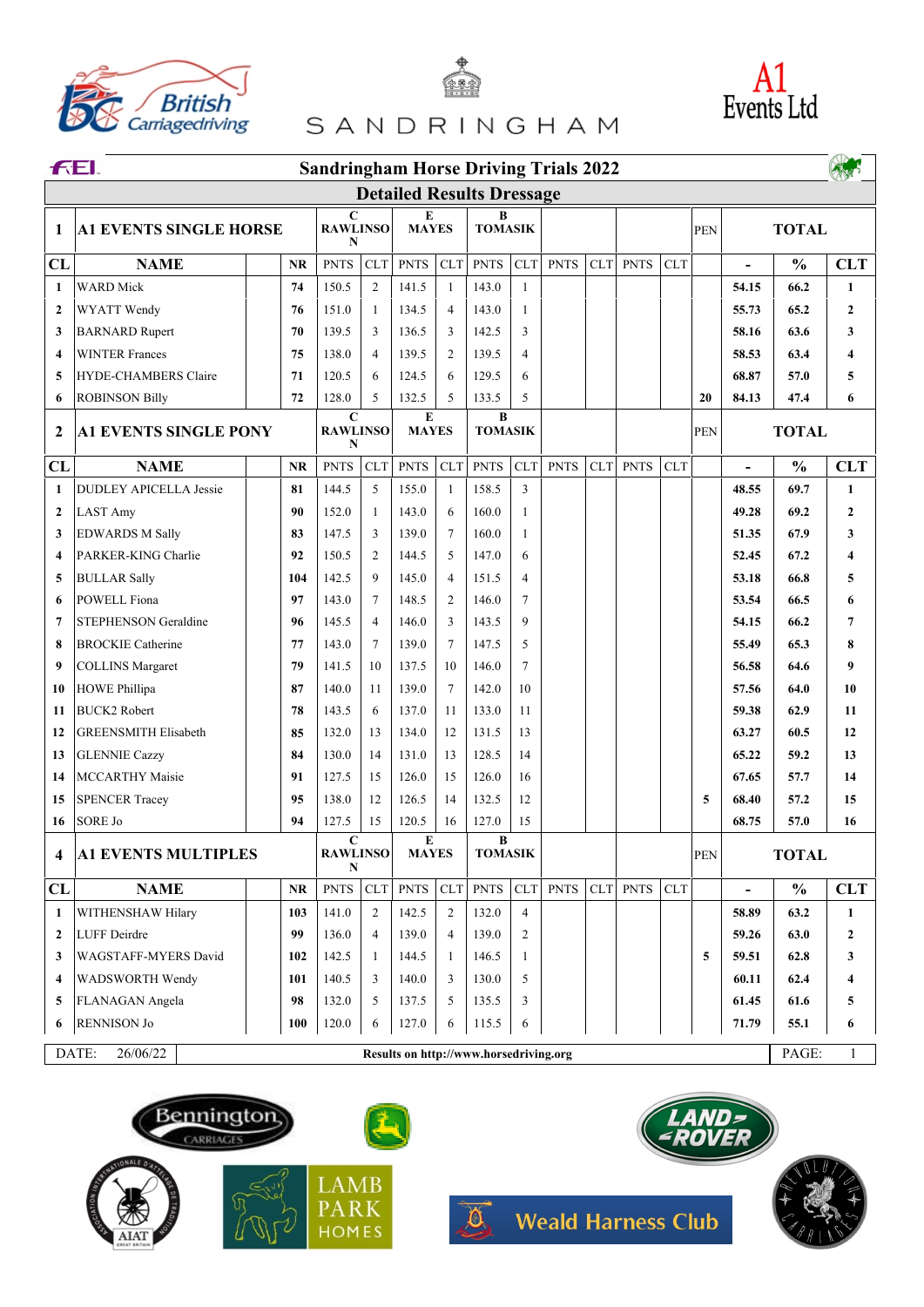





| <b>EXAMPLE AND DESCRIPARK</b><br>AND PARK <b>SOLUS</b> Weald Harness Club |  |  |  |  |  |
|---------------------------------------------------------------------------|--|--|--|--|--|
|                                                                           |  |  |  |  |  |
|                                                                           |  |  |  |  |  |
|                                                                           |  |  |  |  |  |
|                                                                           |  |  |  |  |  |





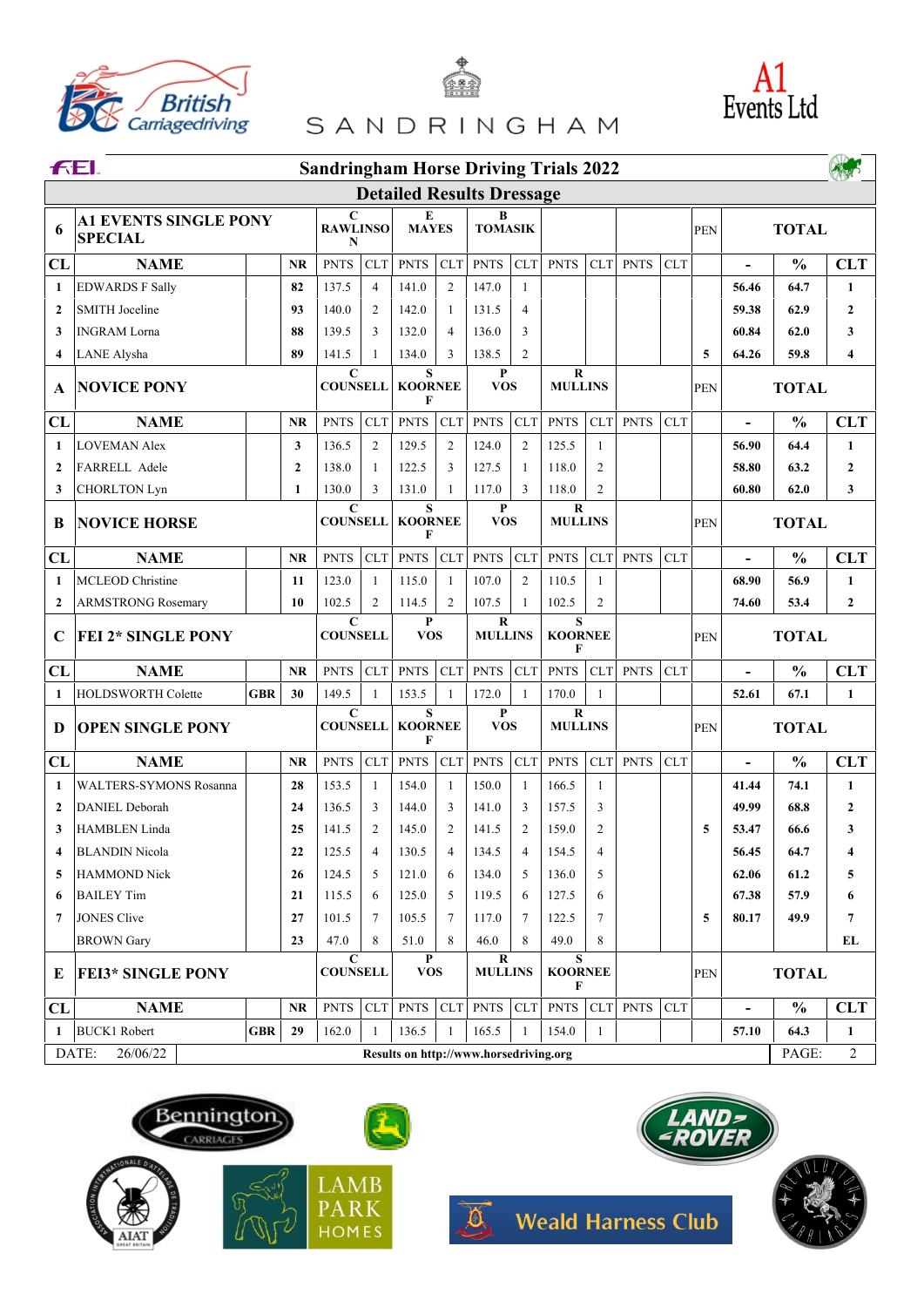



| <b>EXAMPLE AND PARK</b> Meald Harness Club |  |  |  |
|--------------------------------------------|--|--|--|
|                                            |  |  |  |
|                                            |  |  |  |
|                                            |  |  |  |
|                                            |  |  |  |

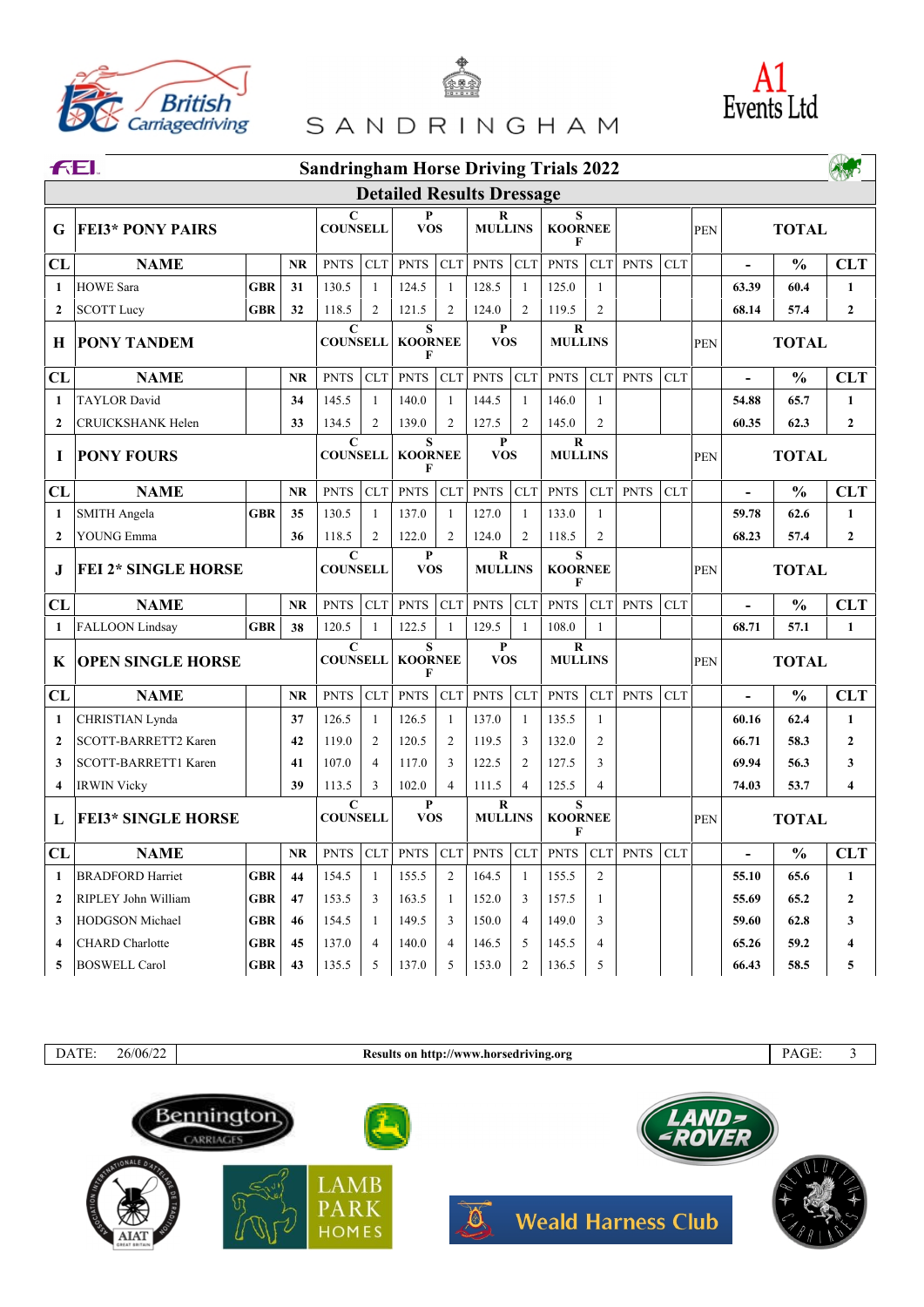





| <b>EXAMPLE AND DESCRIPED MEDIATES</b> Weald Harness Club |  |  |  |
|----------------------------------------------------------|--|--|--|
|                                                          |  |  |  |
|                                                          |  |  |  |